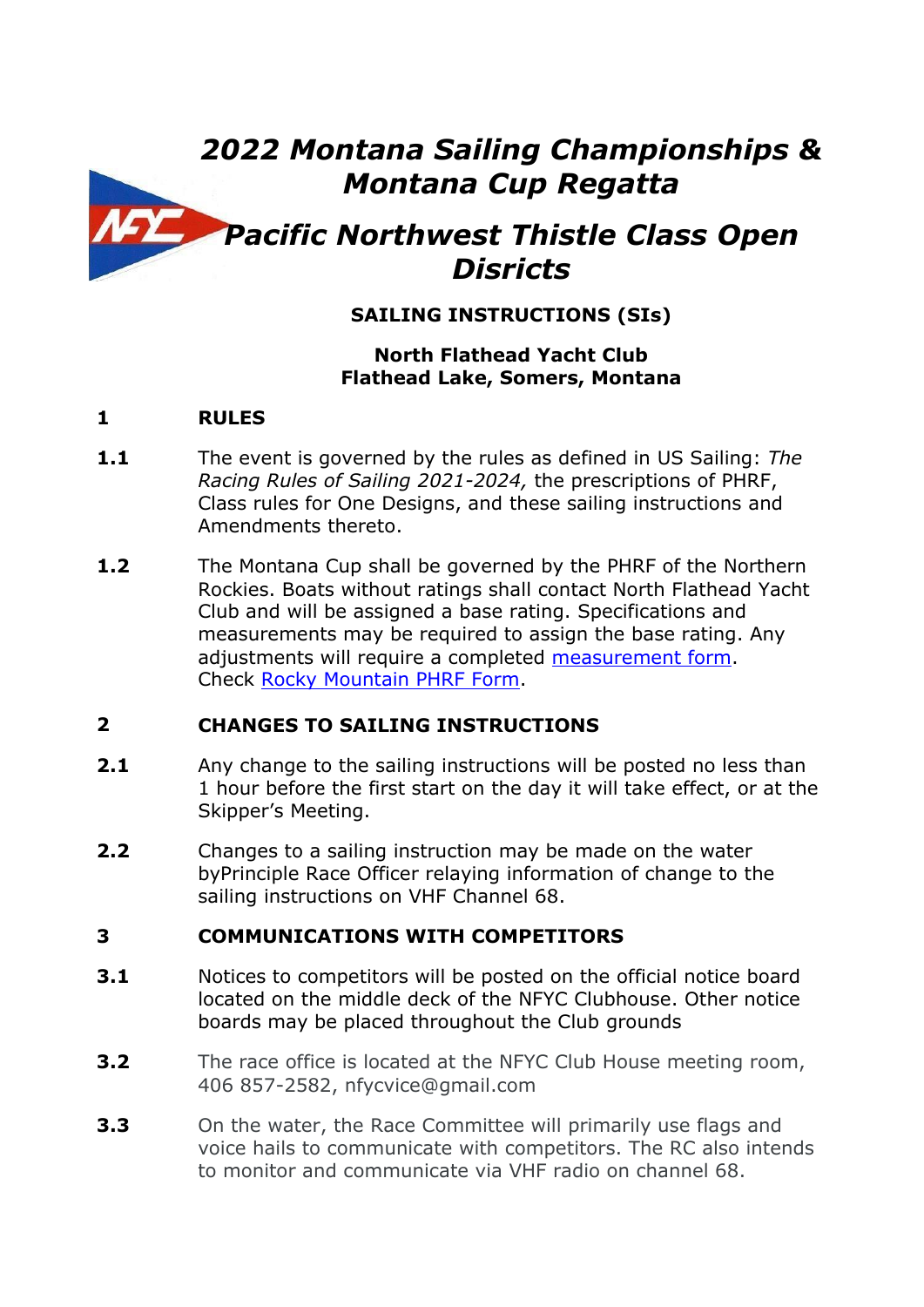**3.4** While racing, except in an emergency, a boat shall not make voice or data transmissions and shall not receive voice or data communication that is not available to all boats.

## **4 CODE OF CONDUCT**

**4.1** Competitors shall comply with reasonable requests from race officials.

# **5 SIGNALS MADE ASHORE**

- **5.1** Signals made ashore will be displayed at the Race Officer's boat.
- **5.2** When flag AP is displayed ashore, '1 minute' is replaced with 'not less than 60 minutes' in Race Signals AP.

# **6 SCHEDULE OF RACES**

- **6.1** Friday, August 5
	- 1900 hours A fleet start (not counted for scoring in MT Cup Regatta.)

Saturday, August 6

- 0800 hours Distance Race Start
- 0810 hours First Start A Fleet (Race Committee will determine start time for general fleets)
- 1600 hours No starts after 4PM
- Sunday, August 7
	- 0730 hours On Course Race Warning Signal
	- 1300 hours No Starts after 1:00 PM
- **6.2** To alert boats that a race or sequence of races will begin soon, the orange starting line flag will be displayed with one sound at least five minutes before a warning signal is made.
- **6.4** Depending on wind conditions, at least five races will be attempted on Saturday. No Races will be started after 4:00 PM. On Sunday, as many races as possible will be held before 1:00 PM.

### **7 Fleets**

**7.1** Fleets will be organized based on Spinnaker PHRF Numbers to be assigned at the Skippers Meeting.

### **7.2 Standard Fleets:**

- Super A Fleet: Sport boats with PHRF 140 and Lower
- A Fleet: Displacement Boats with PHRF 140 and Lower
- B Fleet: Displacement Boats with PHRF 141 to 181
- C Fleet: Displacement Boats with PHRF 182 to 234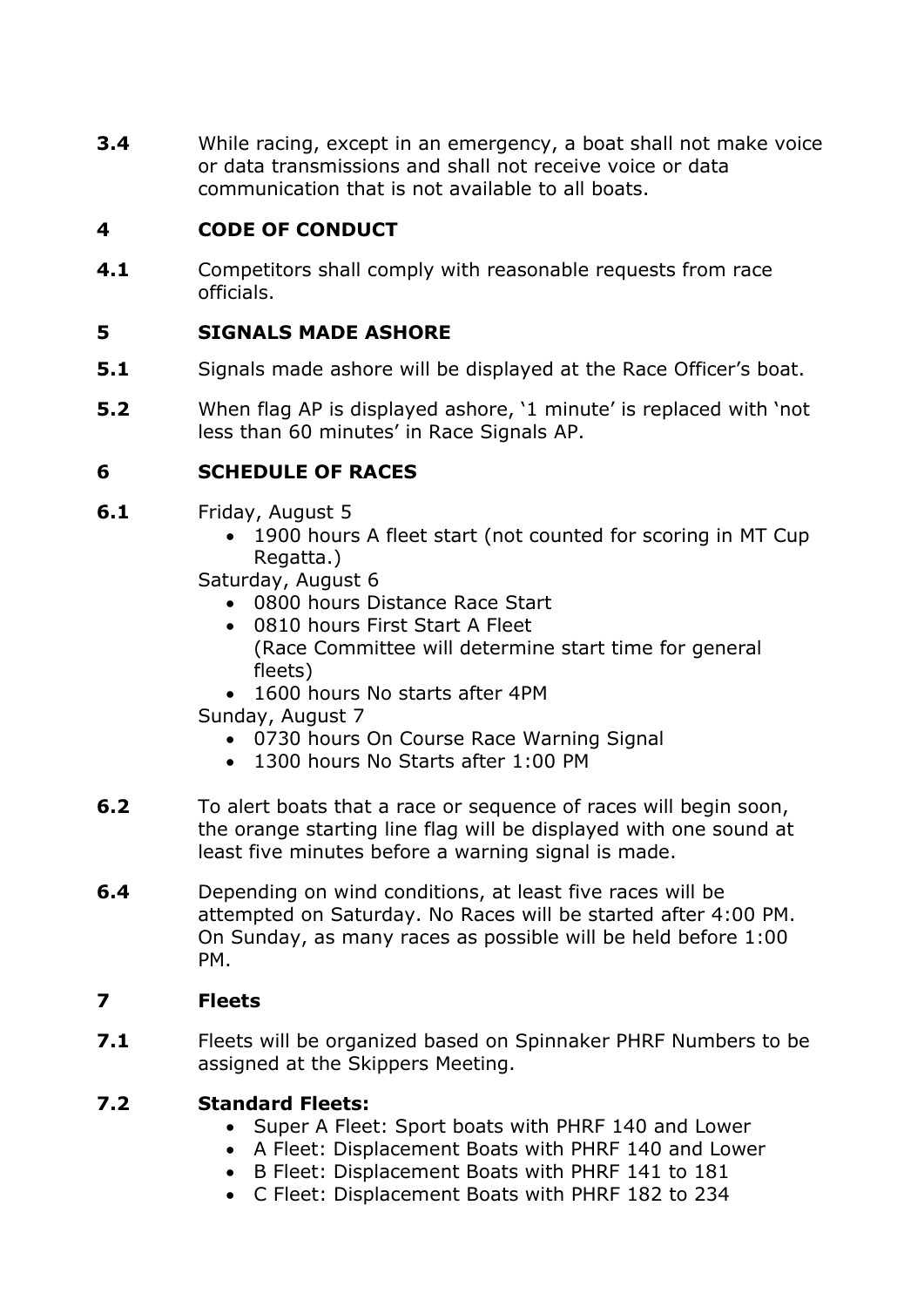• D Fleet: Displacement Boats with PHRF 235 and Higher

# **7.3 One Design Fleets:**

- One design fleets may be organized with a minimum of 5 boats registered.
- Thistles will sail in a one design. Registration is open to any Thistle but the districts trophy will be awarded to the top finishing Pacific Northwest Thistle member.

# **8 FLEET FLAGS**

- 
- **8.1** Super A and A Fleet Flag: solid blue flag with letter "A" in the middle
	- B Fleet Flag: solid red flag with letter "B" in the middle
	- C and D Fleet Flag: solid yellow with letter "C" in the middle.
	- One Design Fleet Flag: solid green with letters "OD" in the middle.
	- Thistles will start with a Thistle class flag
	- Cruising Fleet: Shall use the One Design Fleet Flag.

# **8 RACING AREA**

**8.1** The racing area shall be: Friday: The area of Somers Bay east of the Fish Hatchery on the west shore. Saturday and Sunday: An area east of Somers Bay near the north shore of Flathead Lake Cruising Fleet: Northern end of Flathead Lake as far south as Woods Bay on the east shore and Angel Point on the west shore.

# **9 THE COURSES**

### **9.1 Fleets A-D**

The diagrams in SI addendum A show the courses, including the approximate angles between legs, the order in which marks are to be passed, and the side on which each mark is to be left.

- The course shall be windward/leeward
- Starting line will be between a staff on the committee boat flying an orange flag and an orange (pin) buoy at the port end.
- All marks will be rounded to port.

### **9.2 Super A and A Fleets:**

Start, Long Windward, Leward, Long Windward, Finish

### **9.3 B and J24 Fleets:**

Start, Long Windward, Leward, Short Windward, Finish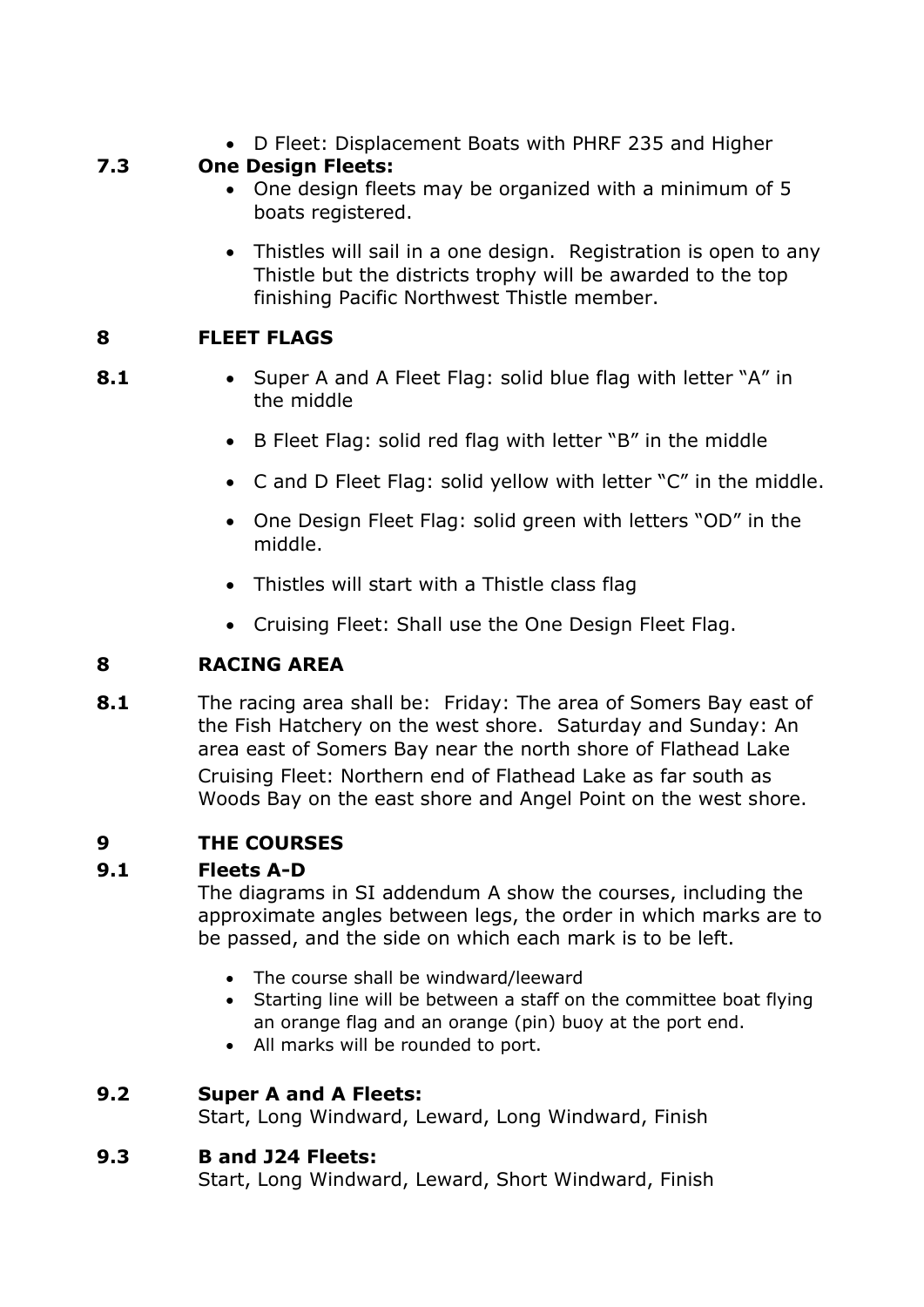#### **9.4 C and D Fleets:**

Start, Short Windward, Leward, Short Windward, Finish

#### **9.5 Thistle Class**

Courses will be a mixtures of Windward leeward, and Triangle courses signalled with the Thistle fleet Flag as follows;

- **Thistle Fleet: Triangle – Code Flag 6; Long Windward, Gybe Mark, Leeward, Short Windward, Leeward , Finish**
- **Thistle Fleet: W/L Code Flag 7; Long Windward, Leeward, Short Windward, Leeward, Finish**

### **9.6 Cruising Fleet**

- **Saturday:**Boats will start/finish using the finish line, starboard of the committee boat leaving the pin to port. They will continue to the fixed mark at approximately 47.980 N, 114.066 W leaving it port. Please take your time based on GPS or cell phone time at the rounding of the mark. The finish will be the same as the start with the committee boat to port. If no boats have finished by 1pm the halfway times will be scored
- **Sunday:** Boats will start/finish using the finish line, starboard of the committee boat leaving the pin to port. They will continue to a mark approximately 200 yards off Angel Point leaving it port. Please take your time based on GPS or cell phone time at the rounding of the mark. The finish will be the same as the start with the committee boat to port. If no boats have finished by 1pm the halfway times will be scored
- **9.7** The Start and Finish Lines are restricted when a boat is "Sailing" the course" and not "Starting" or "Finishing". This changes RRS 28.1
- **9.8** A boat that breaks SI rule 9.6 shall not correct her error. However, she will be exonerated if she takes a Two-Turns penalty, (see RRS 44.2).

### **10 Shortened Courses:**

- **10.1** The race course may be shortened at the discretion of the Race Committee.
- **10.2** If the Short course flag (Code S) is flown during the start sequence, the race course will be shortened to once around each fleet's respective first lap course.
- **10.3** If the Short course flag is flown while a race is underway, the finish line will be where established by the Committee Boat and the nearest mark.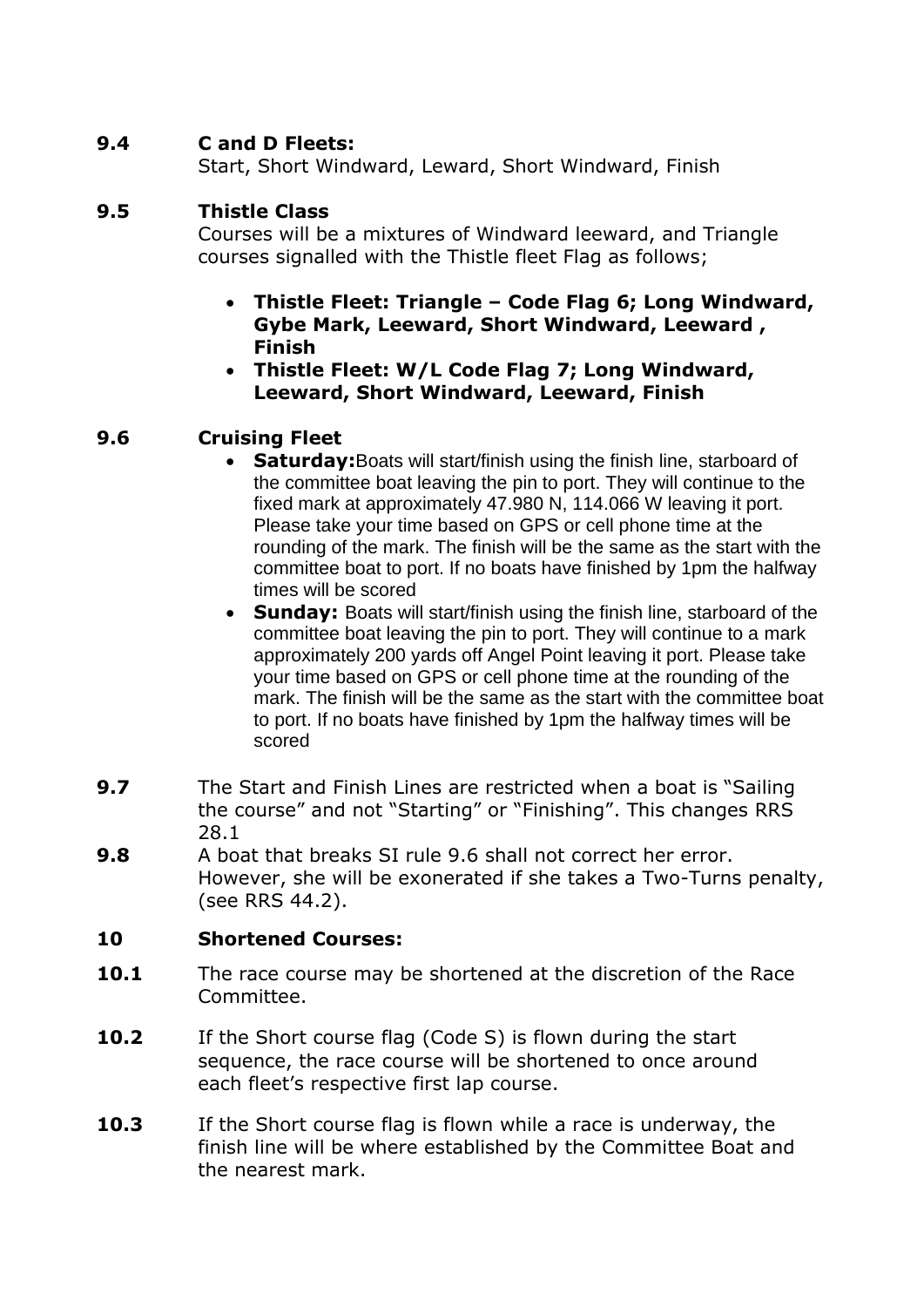## **11 MARKS**

11.1 Mark(s) are Orange or Green tetrahedrons.

# **11.2 Start and Finish Pins**

- Orange Tetrahedrons
- **11.3 Long Windward Mark**
	- Orange Tetrahedron

# **11.4 Short Windward Mark**

- Green Tetrahedron
- Mark is restricted a minimum of three boat lengths for boats not rounding said mark.

# **11.5 Leward Mark**

• Orange Tetrahedron

# **12 OBSTRUCTIONS**

- **12.1** The Following objects are designated as obstructions:
	- Rock/weather station south of the club with a flashing light on top of it.
	- The trestles coming out from the shore south of the club.
	- The north shore of Flathead Lake can get very shallow.
	- There is a sand bar coming out from the mouth of the Flathead River.
	- The Start and Finish Lines will be considered obstructions

# **13 THE START**

- **13.1** The starting line is between a staff displaying an orange flag on the Race Committee boat at the starboard end and an orange bouy at the port end
- **13.2** Boats whose warning signal has not been made shall avoid the starting area during the starting sequence for other races.
- **13.3** The starts shall be in accordance with RRS 26. The Start Signal for the fleet in sequence shall be the Warning Signal for the succeeding fleet.
- **13.4** There will be a trailing buoy behind the Committee Boat. The space between the buoy and the Committee Boat is restricted; any boats passing through this at any time will be scored DSQ.
- **13.5 General Recall**: If there is a general recall at the start that fleet will begin a new start immediately after all other fleets have started. Other potential general recalls will follow in consecutive order. The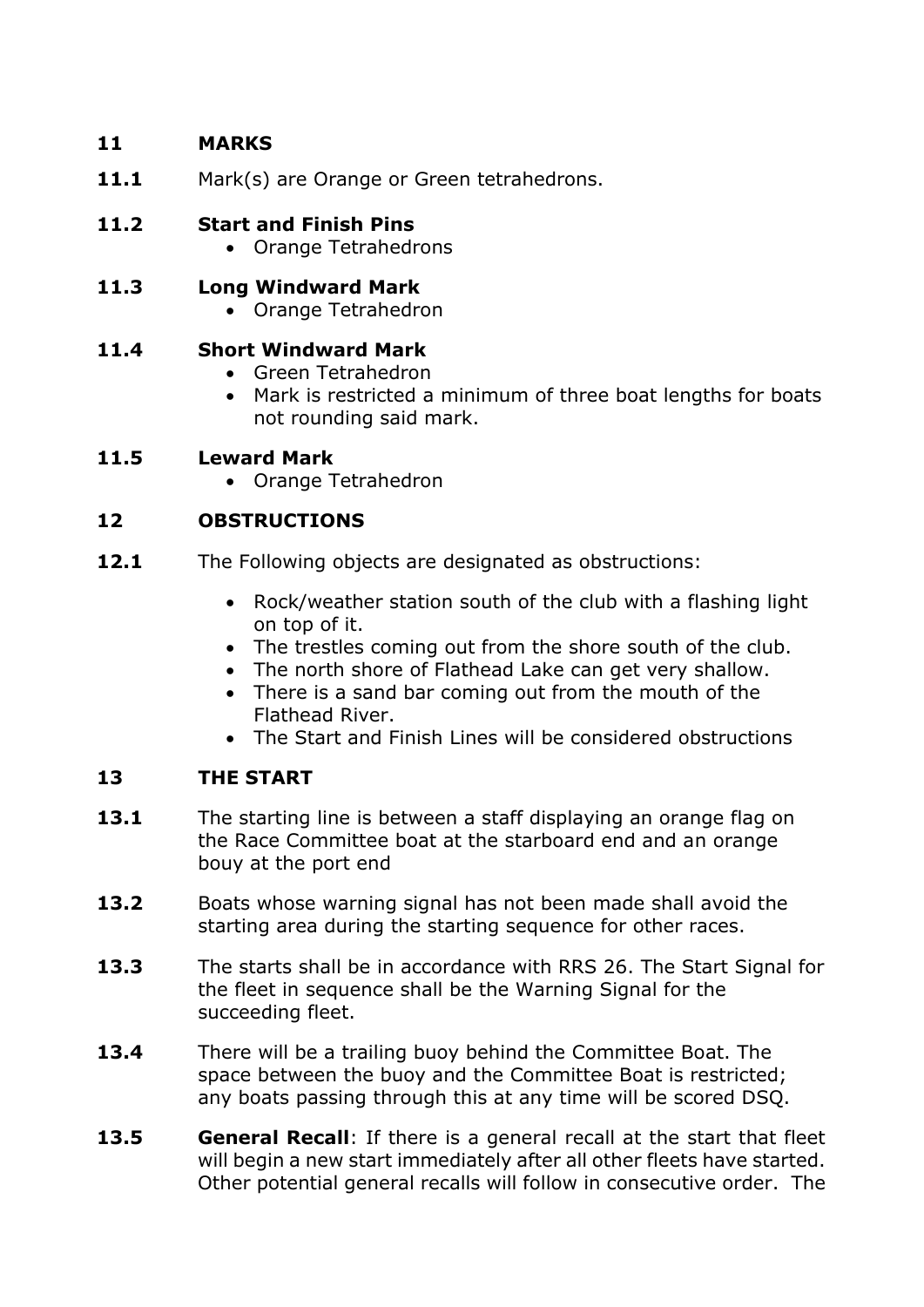I flag (rule 30.1) will be flown after a general recall for that fleet's next start for that race only.

#### **14 THE FINISH**

- **14.1** The finishing line is between a staff displaying a blue flag on the finishing vessel (Committee Boat) at the starboard end and the course side of the port end finishing mark.
- **14.2** Upon finishing, boats are required to sail well clear of the finish area, and of other boats still racing, subject to protest by the Race Committee or affected boats.

#### **15 PENALTY SYSTEM**

**15.1** Rules 44.1 & 44.2 are in effect.

#### **16 TIME LIMITS**

- **16.1** All Racers (Excluding the Cruising Fleet) not finished 30 minutes after the first boat in its fleet will be scored DNF. This Changes rule 32.1
- 16.2 Any boat not across the start line 10 min after her Starting Signal will be Scored DNS for that race.
- 16.3 The Race Committee has sole discretion to abandon any ongoing race at any time.
- **16.4** Cruising Fleet: If no boats have finished by 1300 hours the halfway times will be scored.

#### **17 HEARING REQUESTS**

- **17.1** A verbal declaration of a protest shall be given to the Race Committee upon finishing of the race for which the protest takes place. (This changes RRS 61.1)
- **17.2** The protest time limit is 45 minutes after the committee boat returns to the club and is secure(a sound signal will be blown) to file their protest form with the Vice Commodore or Race Committee.
- **17.3** The Protest Committee will review the filed protest form and schedule a protest hearing with time posted on the main bulletin board at the club house the same day as the incident occurred.
- **17.4** Hearing request forms are available from the race office in the upstairs club room filing cabinets in the top drawer.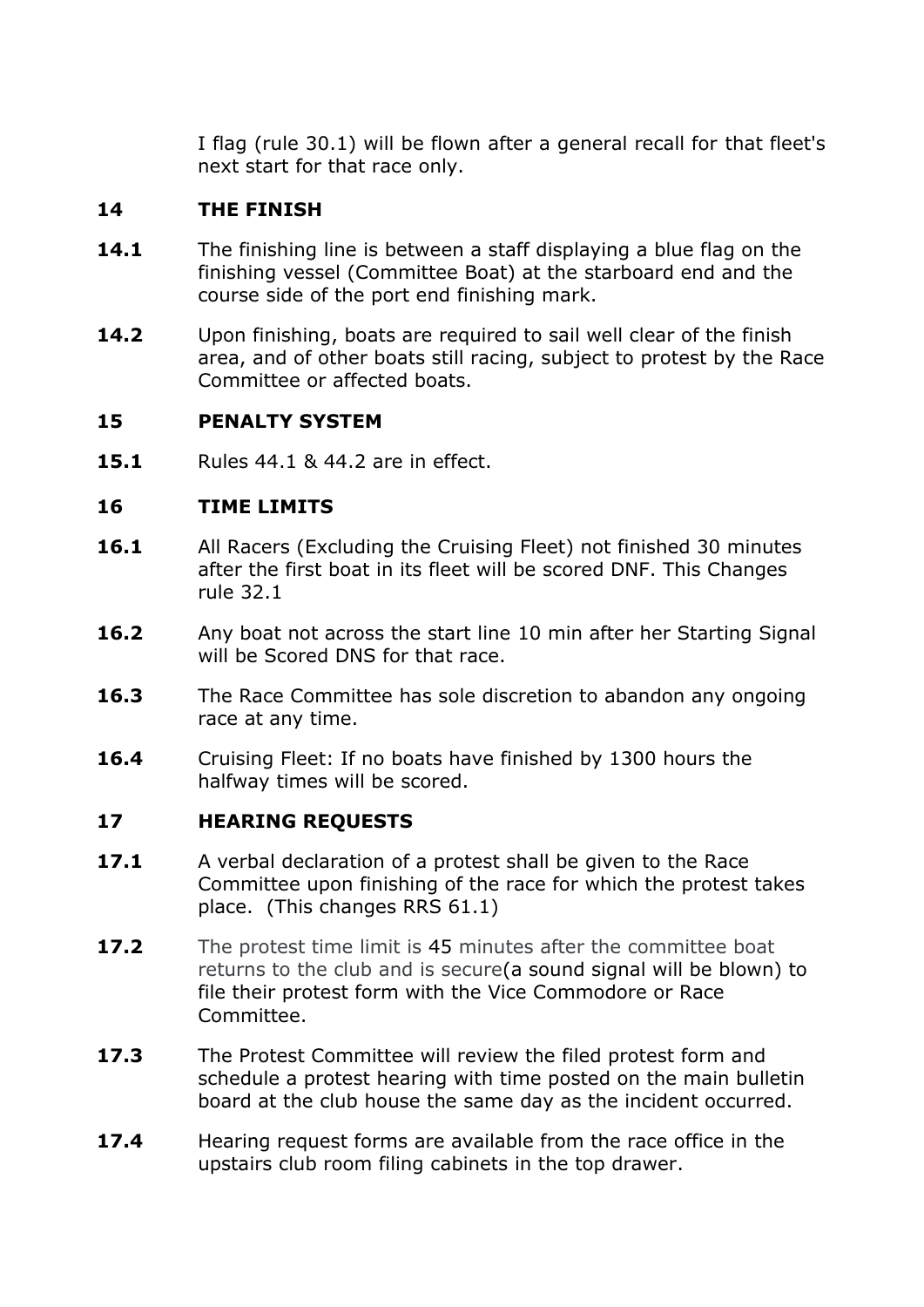- **17.5** Notices will be posted on the main bulletin board at the club house the same day as the incident occurred to inform competitors of hearings in which they are parties or named as witnesses. Hearings will be held in the protest room, located upstairs in the club house meeting room, beginning at the time posted.
- **17.6** All safety and sportsmanship violations should be reported to the Vice Commodore and/or the Fleet Captain (not the Race Steward).

#### **18 SCORING**

- 18.1 One completed race constitutes a series.
- **18.2** When fewer than six races have been completed, a boat's series score will be the total of her race scores. For fleets completing six or more races, each boat's worst score will be excluded from her series score. Scores for Disqualification are not excludable.
- **18.3** All races sailed by the Thistle Fleet will be scored with no throwouts.

#### **20 SAFETY REGULATIONS**

**20.2** A boat that retires from a race shall notify the race committee at the first reasonable opportunity.

#### **21 EQUIPMENT AND MEASUREMENT CHECKS**

- **21.1** A boat or equipment may be inspected at any time for compliance with the class rules, notice of race and sailing instructions.
- **21.2** When instructed by a race official on the water, a boat shall proceed to a designated area for inspection.

#### **22 OFFICIAL VESSELS**

**22.1** The official committee boats can be identified by the RC Flag being flown from them.

#### **23 PRIZES**

**23.1** Prizes will be awarded to the first three finishers in each fleet. The Montana Cup will be awarded to the Club with the total highest points per the Montana Cup Deed of Gift.

#### **24 RISK STATEMENT**

**24.1** RRS 3 states: 'The responsibility for a boat's decision to participate in a race or to continue to race is hers alone.' By